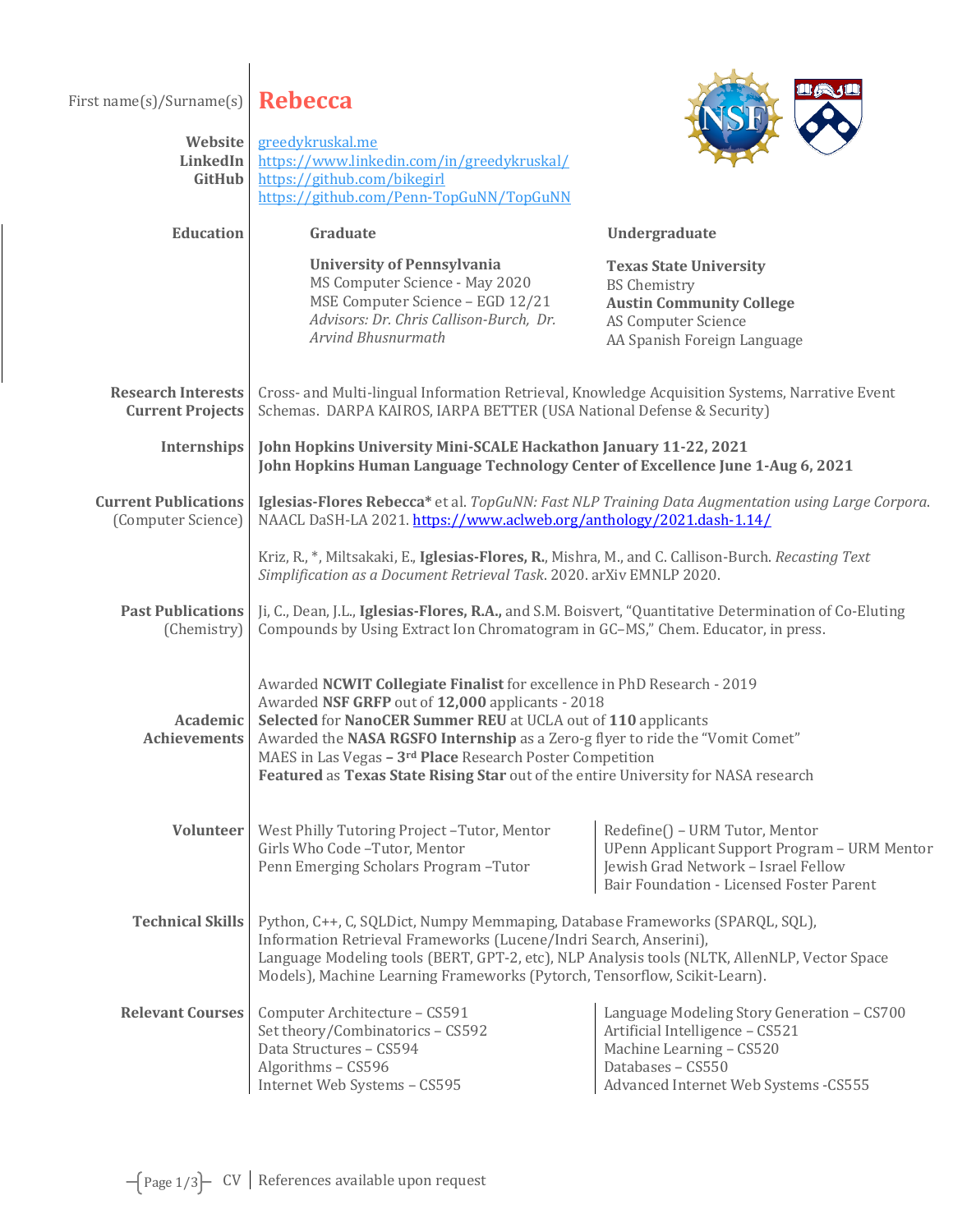## **Work History 7+ years**

|                           | 2016-2018 DSHS, Newborn Screening.                   |                         | 2013-2014 Asuragen, Inc.                       |
|---------------------------|------------------------------------------------------|-------------------------|------------------------------------------------|
|                           | <b>Industry</b> Govt. Healthcare and Social Services |                         | <b>Industry</b> Medical Devices                |
|                           | Position Held Medical Technologist IV                |                         | Position Held Quality Control Analyst II       |
|                           |                                                      |                         |                                                |
|                           | 2015-2016 Everyday Minerals, Inc.                    | 2010-2012 Grifols, Inc. |                                                |
|                           | <b>Industry</b> <i>Cosmetics</i>                     |                         | <b>Industry</b> <i>Pharmaceutical</i>          |
| Position Held QA Director |                                                      |                         | Position Held QA Technician II                 |
|                           |                                                      |                         |                                                |
|                           | 2014-2015 Genesis Today, Inc.                        |                         | 2006-2007, 2010 Health & Human Services        |
|                           | <b>Industry</b> Food & Beverage                      |                         | <b>Industry</b> Govt. Health & Social Services |
|                           | Position Held Program Manager                        |                         | Position Held Texas Works Advisor II, IV       |
|                           |                                                      |                         |                                                |

## **Work Experience Details**

| <b>History of Qualifications</b>       | Bilingual, Spanish & English. Fluency Level: Expert interpreter.<br>➤<br>7 yrs. of Quality experience in cGMP-regulated facilities, emphasis in Audit Preparation.<br>⋗<br>6 years of management and training experience, including supervising up to 22 people<br>4 Years of paid chemistry research experience in Organic, Analytical, and Electro -Chemistry:<br>Texas State Rising Star: http://www.txstate.edu/news/news_releases/news_archive/2009/03/NASA030909.html                                                                                                                                                                               |  |
|----------------------------------------|-----------------------------------------------------------------------------------------------------------------------------------------------------------------------------------------------------------------------------------------------------------------------------------------------------------------------------------------------------------------------------------------------------------------------------------------------------------------------------------------------------------------------------------------------------------------------------------------------------------------------------------------------------------|--|
| <b>DSHS, NBS.</b>                      | 2016-2018                                                                                                                                                                                                                                                                                                                                                                                                                                                                                                                                                                                                                                                 |  |
| <b>Industry</b>                        | <b>Healthcare and Social Services</b>                                                                                                                                                                                                                                                                                                                                                                                                                                                                                                                                                                                                                     |  |
| Position Held                          | Medical Technologist IV: Galactosemia & Biotinidase Screening Team                                                                                                                                                                                                                                                                                                                                                                                                                                                                                                                                                                                        |  |
| Main activities and                    | Serving as an authority and role model, responsible for monitoring staff and training personnel.<br>$\blacktriangleright$                                                                                                                                                                                                                                                                                                                                                                                                                                                                                                                                 |  |
| responsibilities                       | Performing complex fluorometric/colorimetric assays for newborn screening.<br>$\blacktriangleright$                                                                                                                                                                                                                                                                                                                                                                                                                                                                                                                                                       |  |
| Notable Achievements                   | Technical writing: developing and updating SOP procedures and Validations.<br>➤<br>Streamlined releasing process through SOP development and new validation and technical writing<br>$\frac{1}{2}$<br>for new GSP platform                                                                                                                                                                                                                                                                                                                                                                                                                                |  |
| <b>Everyday Minerals, Inc.</b>         | 2015-2016                                                                                                                                                                                                                                                                                                                                                                                                                                                                                                                                                                                                                                                 |  |
| <b>Industry</b>                        | Cosmetics                                                                                                                                                                                                                                                                                                                                                                                                                                                                                                                                                                                                                                                 |  |
| Position Held                          | Director of Quality                                                                                                                                                                                                                                                                                                                                                                                                                                                                                                                                                                                                                                       |  |
| Main activities and                    | Audit Preparation and cGMP gap analysis and risk assessment for cosmetics and skin care.<br>$\blacktriangleright$                                                                                                                                                                                                                                                                                                                                                                                                                                                                                                                                         |  |
| responsibilities                       | Managing Document Control, Finished Product, and Stability Programs.<br>➤                                                                                                                                                                                                                                                                                                                                                                                                                                                                                                                                                                                 |  |
|                                        | Developing new team members and detailing their progress in each area of training.<br>$\blacktriangleright$<br>Creating and structuring the following programs: Supplier Qualification, Raw Material, Retain,<br>➤<br>Shelf-life Extension, Safety Trending, Skip-Lot Testing, and Metrology.<br>Expert in Cosmetic Chemistry Theory and ISO test methods for appropriate testing application.<br>Proficient knowledge of regulations associated with the cosmetic industry, including: The<br>Cosmetics Regulation 1223/2009, Cosmetics Directive 76/768/EEC, ICCR, GMP ISO 22716, 21 CFR<br>73, 74, and 82, 21 CFR 700, 710, 740.11, 740.12 and 740.17. |  |
| Notable Achievements                   | Building several programs in order to fill gaps in processes and company policy<br>$\frac{1}{2}$<br>$\hat{x}$ Skip-Lot Testing Program, saving hundreds of thousands of dollars in yearly revenue                                                                                                                                                                                                                                                                                                                                                                                                                                                         |  |
| <b>Genesis Today, Inc.</b>             | 2014-2015                                                                                                                                                                                                                                                                                                                                                                                                                                                                                                                                                                                                                                                 |  |
| <b>Industry</b>                        | Food Beverage and Dietary Supplements                                                                                                                                                                                                                                                                                                                                                                                                                                                                                                                                                                                                                     |  |
| Position Held                          | Program Manager                                                                                                                                                                                                                                                                                                                                                                                                                                                                                                                                                                                                                                           |  |
| Main activities and<br>Responsibilites | Audit preparation and response; Audit host and SME, including: Intertek, ISO, NSF, and FDA.<br>➤<br>Document control/technical writing: SOPs, NCRs, CAPAs, CPAs, Policies, Forms, Protocols, etc.<br>➤                                                                                                                                                                                                                                                                                                                                                                                                                                                    |  |

 $-\left(\frac{\text{Page 2}{3}}{\text{CV}}\right)$  CV References available upon request